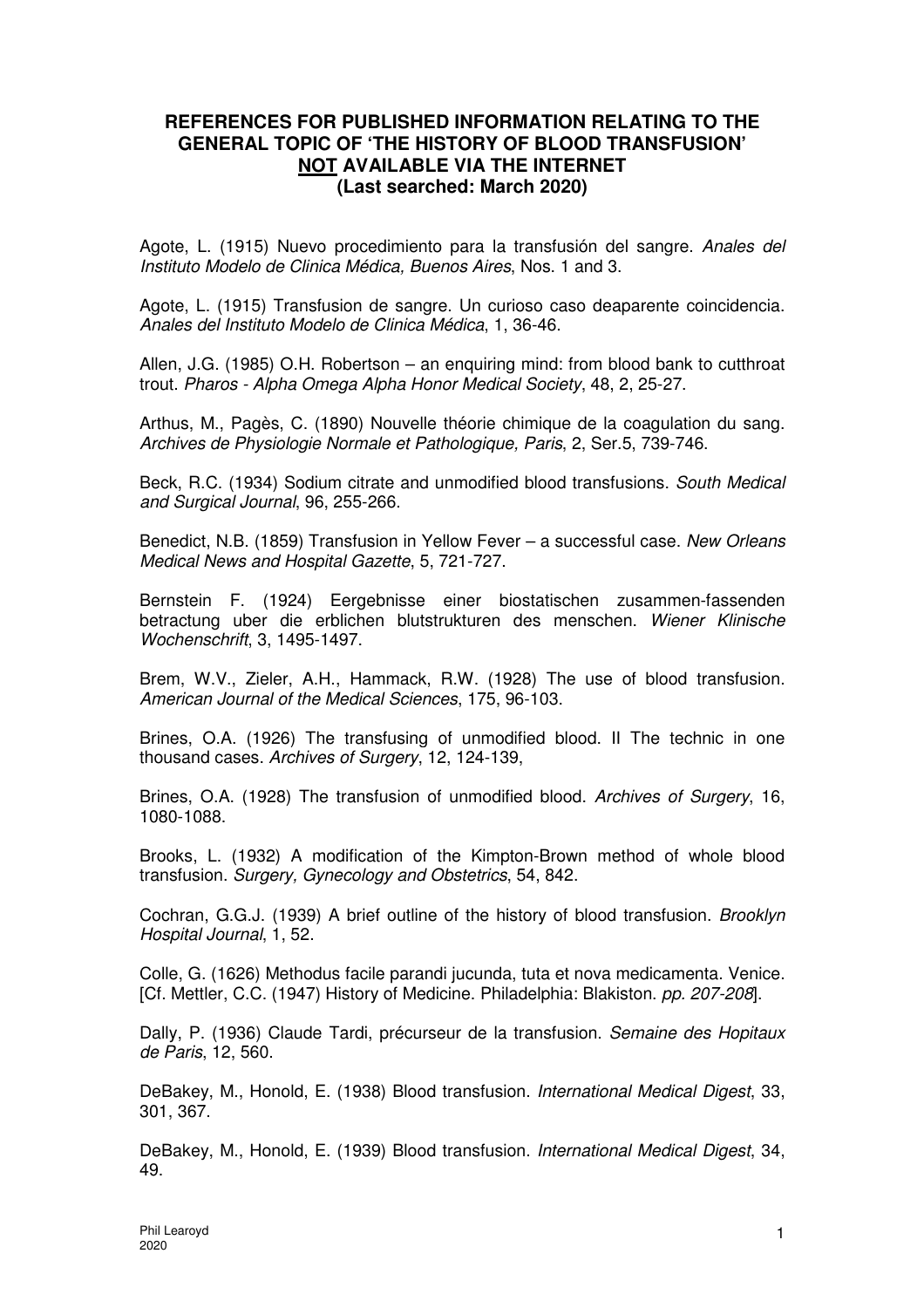Donaldson, F. (1876) Case of transfusion of blood for uterine hemorrhage. Transactions of the Medical and Chirurgical Faculty of the State of Maryland, 78, 53.

Duran-Jorda, F. (1937) El Servicio de Transfusión de Sangre de Barcelona. Técnicas y Utillaje. Revista de la Sanidad Guerra, 8, 307-321.

Ehrlich, P., Morgenroth, J. (1899) Ueber haemolysine. Berlin klin Wehnschr, 36, 6, 481-486.

Elliott, J. (1936) A preliminary report of a new method of blood transfusion. South Medical and Surgical Journal, 98, 643-645.

Eloesser, L. (1916) Űber die anwendung der blutubertagung in der kriegschirurgie. Münchener Medizinische Wochenschrift, 1, 21-22

Ficarra, B.J. (1942) The evolution of blood transfusion. Annals of Medical History, Ser.3, 4, 305-306.

Fitch, L.P. (1880) A case of transfusion. Transactions of the Iowa Medical Society, 4, 169.

Franklin, K. J. (1931) Some notes on Richard Lower (1631-1691) and his De Corde, London 1669, Annals of Medical History, 3, 599-602.

Freer, J.W. (1875) Transfusion of blood. Transactions of the Illinois State Medical Society, 25, 77.

Giommi, M. (1878) Trasfusione diretta di sangue arterioso in un caso di scorbuto cachettico. Rivista Clinica di Bologna, 8, 1, 15-18.

Gradle, H. (1874) Two cases of direct transfusion from animal to man. Chicago Medical Examiner, 16, 294.

Gunson, H.H., Dodsworth, H. (1996) Fifty years of blood transfusion. Transfusion Medicine, 6, Supplement 1, 1-88.

Herr, E.A. (1925) Blood transfusion to date. Surgery, Gynecology and Obstetrics, 41, 513-520.

Higginson, A. (1857) Report of seven cases of transfusion of blood with a description of the instrument invented by the author. Liverpool Medico-Chirurgical Journal, 1, 102.

Higginson, A. (1871). Tabular report of thirteen cases of blood transfusion; with a diagram of the operator's instrument. Liverpool Medico-Chirurgical Journal, 5, 10.

Hoff, H.E., Guillemin, R. (1967) The tercentenary of transfusion in man. Cardiovascular Research Centre Bulletin, 6, 47-48.

Hodgen, J.T. (1874) Apparatus for the transfusion of blood. St. Louis Medical and Surgical Journal, 11, 473.

Hodgen, J.T. (1876) Another apparatus for transfusion. St. Louis Medical and Surgical Journal, (n.s.) 13, 1.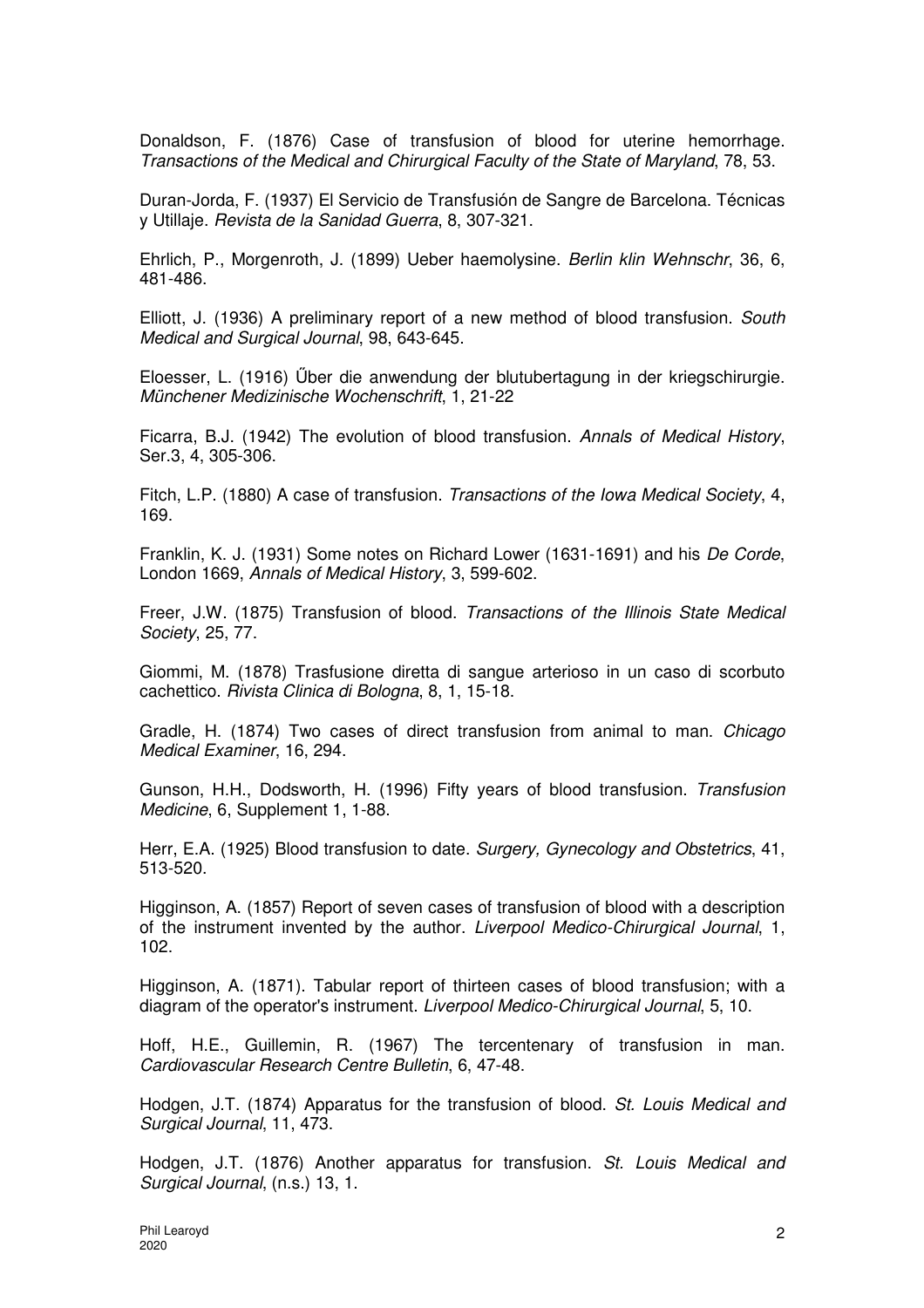Hollingsworth, M. W. (1928) Blood transfusion by Richard Lower in 1665. Annals of Medical History, 10, 213.

Hosgood, G. (1990) Blood transfusion: A historical review. Journal of the American Veterinary Medical Association, 197, 8, 998-1000.

Hotz, F.C. (1875) On the transfusion of lamb's blood in the human subject. Chicago Medical Examiner, 16, 20.

Hustin, A. (1914) Note sur une nouvelle méthode de transfusion. Annales et Bulletin des Séances: Société des Sciences Médicales et Naturelles de Bruxelles, 72<sup>e</sup> Année, 104-111.

Hustin, A. (1914) Principe d'une nouvelle méthode de transfusion muqueuse. Journal Médicale de Bruxelles, 12, 436-439.

Jansky, J. (1907) Haematologické, studie u psychotikü. Sbornik klinický, Praha, 8, 85-139.

Jones, H.W., Mackmull, G. (1928) The influence of James Blundell on the development of blood transfusion. Annals of Medical History, 10, 242-248. See the section: 'Information – Various Sources' for a transcribed version of this paper - PL

King, J.F. (1872) A case of transfusion of arterial blood from the carotid of a lamb into the cephalic vein of man. Transactions of the Medical Society of the State of North Carolina, 14, 40.

Landsteiner, K. (1900) Zur kenntnis der antifermentativen, lyteischen und agglutinier enden wirkungen des blutserums und der lymphe. Zentralblatt fur bakteriologie originale, 27, 357-362 (footnote).

Landsteiner, K., Wiener, A.S. (1940) An agglutinable factor in human blood recognised by immune sera for Rhesus blood. Proceedings of the Society of Experimental Biology and Medicine, 43, 223-224.

Lewis, H.B.M. (1984) Blood transfusion in the United Kingdom. Medical Laboratory World, April (Part 1) & May (Part 2).

Lewisohn, R. (1924) The citrate method of blood transfusion after ten years. Boston Medical and Surgical Journal, 190, 733.

Lewisohn, R. (1944) The development of the technique of blood transfusion since 1907; with special reference to contributions by members of staff of the Mount Sinai hospital. Journal of the Mount Sinai Hospital, 10, 605-622.

Lewisohn, R. (1955) Blood transfusion: 50 years ago and today. Surgery, Gynecology and Obstetrics, 101, 362-368.

Luciani, L. (1874) Metodo sicuro per la trasfusione diretta del sangue da animale ad uomo. Rivista Clinica di Bologna, 206.

Moreschi, C. (1908) Neue tatsachen über die blutkorporperchen-agglutination. Zentralbl Bakteriol Parasitenkd Infektkr, 1 Originale, 46, 49-51.